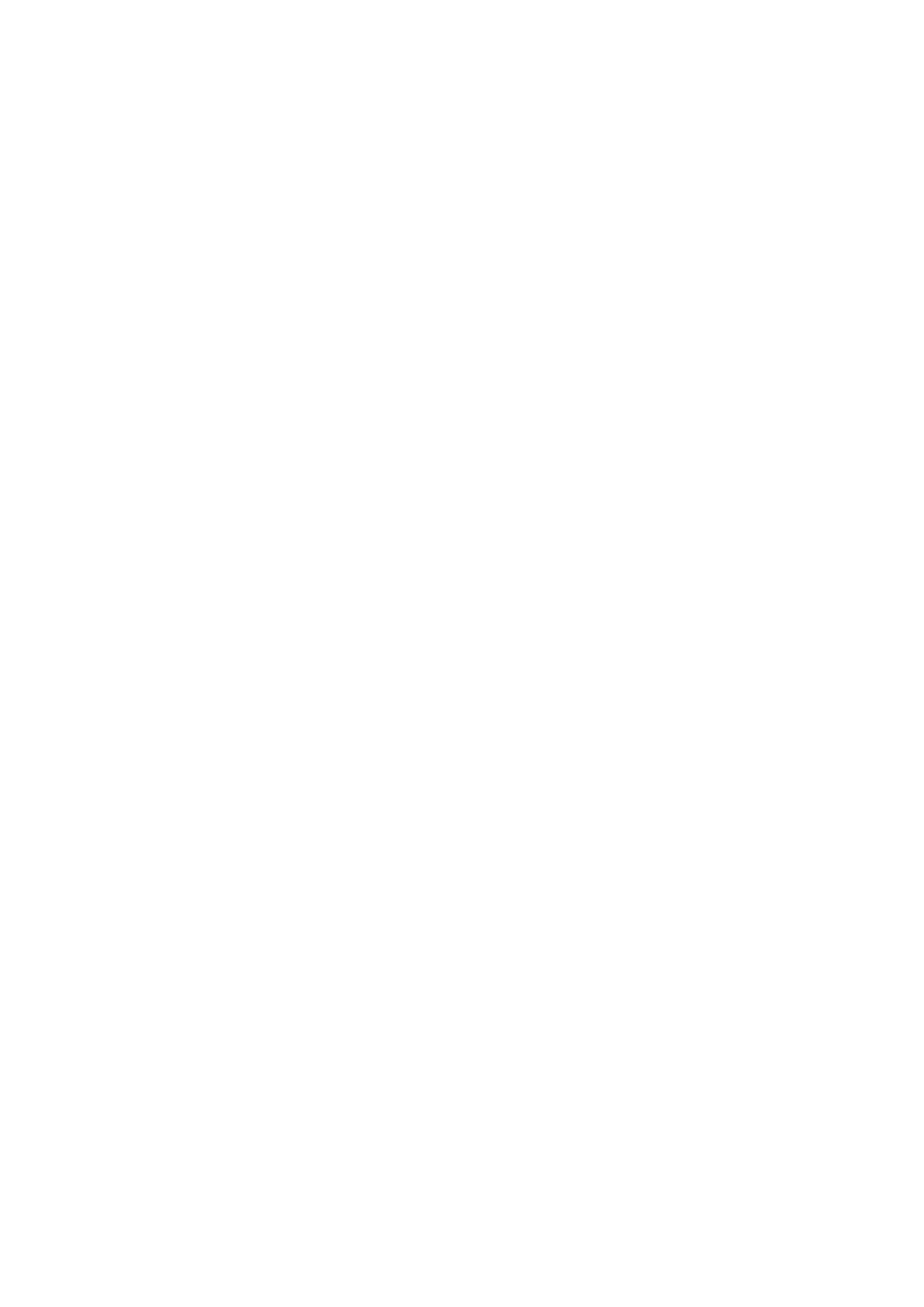# **TABLE OF CONTENTS 8 FEBRUARY 2022**

| <b>Business</b> | Page No. |
|-----------------|----------|
|-----------------|----------|

| 1. |                | <b>Meeting Conduct</b>                                                                  | 5               |
|----|----------------|-----------------------------------------------------------------------------------------|-----------------|
|    | 1.1            | <b>Karakia</b>                                                                          | 5               |
|    |                | 1.2 Apologies                                                                           | 5               |
|    |                | 1.3 Conflict of Interest Declarations                                                   | 5               |
|    |                | 1.4 Confirmation of Minutes                                                             | 5               |
|    | 1.5            | <b>Tawa Community Board Service Award</b>                                               | 5               |
|    |                | <b>1.6 Public Participation</b>                                                         | 5               |
|    | 1.7            | Items not on the Agenda                                                                 | $5\phantom{.0}$ |
| 2. |                | <b>Oral Reports</b>                                                                     | 6               |
|    |                | 2.1 Oral Updates                                                                        | 6               |
| 3. | <b>Reports</b> |                                                                                         | $\overline{7}$  |
|    | 3.1            | <b>Tawa Community Board Discretionary Fund - Monthly</b><br>Allocations 2021/2022       | $\overline{7}$  |
|    | 3.2            | Resource consents applications and approvals for 24<br>November 2021 to 31 January 2022 | $\overline{7}$  |
|    |                | 3.3 Current and Upcoming Consultations and Engagements                                  | $\overline{7}$  |
|    |                | 3.4 Forward Programme                                                                   | 8               |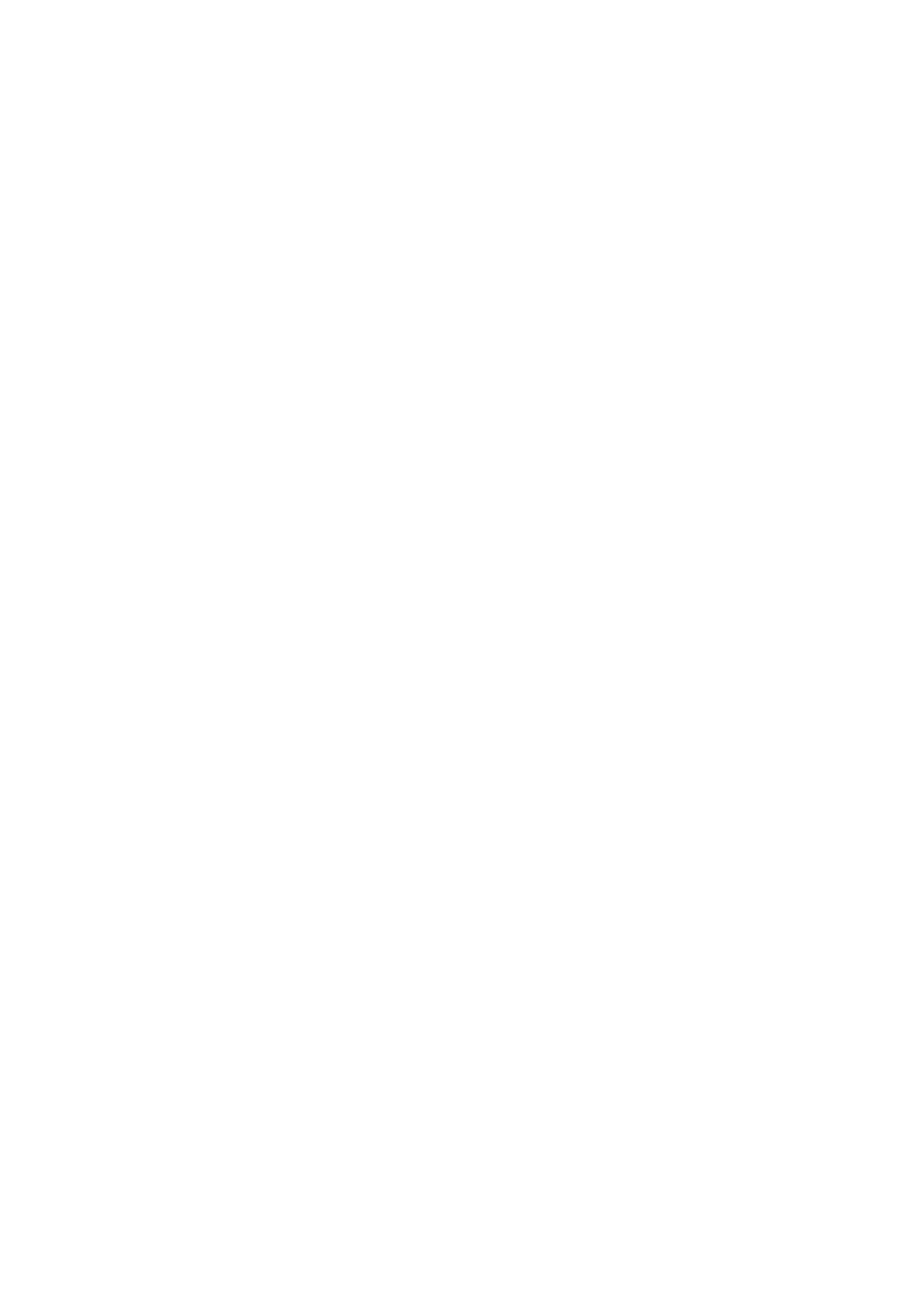## <span id="page-4-0"></span>**1 Meeting Conduct**

### **1. 1 Karakia**

The Chairperson opened the meeting at 7.01pm with the following Karakia:

| Kia hora te marino                  | May peace be widespread.            |
|-------------------------------------|-------------------------------------|
| Kia whakapapa pounamu te moana      | May the sea be like greenstone;     |
| Hei huarahi mā tatou I te rangi nei | a pathway for all of us this day.   |
| Aroha atu, aroha mai                | Let us show respect for each other, |
| Tātou i a tātou katoa.              | love for one another.               |

#### <span id="page-4-1"></span>**1. 2 Apologies**

#### **Moved Robyn Parkinson, seconded Anna Scott**

#### **Resolved**

That the Tawa Community Board:

1. Accept the apologies received from Richard Herbert for absence and Graeme Hansen for lateness.

**Carried**

#### <span id="page-4-2"></span>**1. 3 Conflict of Interest Declarations**

No conflicts of interest were declared.

#### <span id="page-4-3"></span>**1. 4 Confirmation of Minutes**

#### **Moved Robyn Parkinson, seconded Jackson Lacy**

#### **Resolved**

That the Tawa Community Board:

1. Approve the minutes of the Tawa Community Board Meeting held on 2 December 2021, having been circulated, that they be taken as read and confirmed as an accurate record of that meeting.

**Carried**

## <span id="page-4-4"></span>**1. 5 Tawa Community Board Service Award**

There was no service award recipient.

#### <span id="page-4-5"></span>**1. 6 Public Participation**

There were no requests for public participation.

#### <span id="page-4-6"></span>**1. 7 Items not on the Agenda**

There were no items not on the agenda.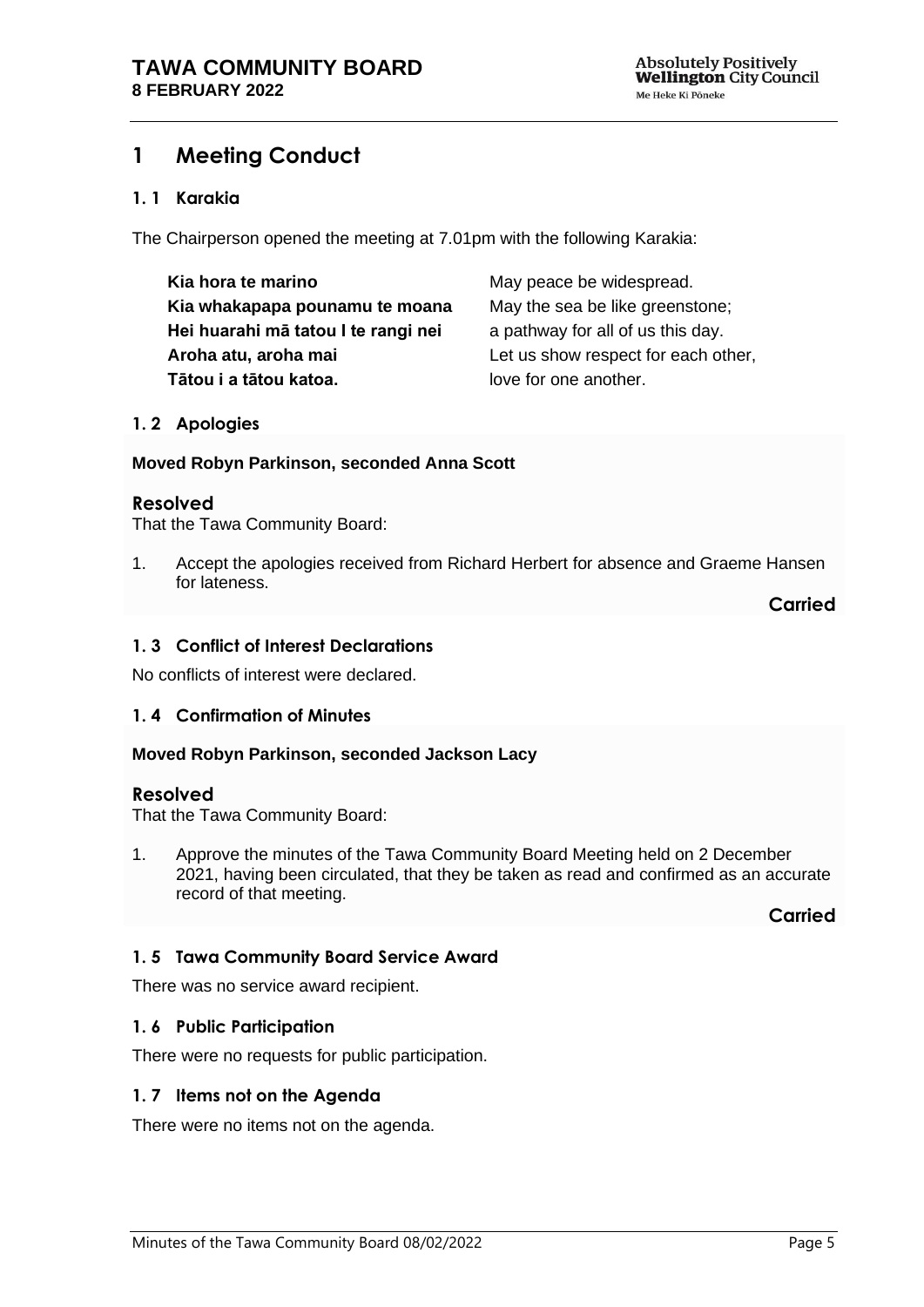## <span id="page-5-0"></span>**2. Oral Reports**

The following oral updates were received:

- a. Police Update Constable Sarah Steed, Police.
- b. Salvation Army Update Sarah Opie, Salvation Army
- c. Quarterly Libraries Update Brigid Brammer, Service Manager Libraries and Community Centres.
- d. Tawa Community Board members' updates (Attachment 1)

## <span id="page-5-1"></span>**2.1 Oral Updates**

### **Moved Robyn Parkinson, seconded Janryll Fernandez**

## **Resolved**

That the Tawa Community Board:

1. Receive the information.

**Carried**

### **Attachments**

1 Members' updates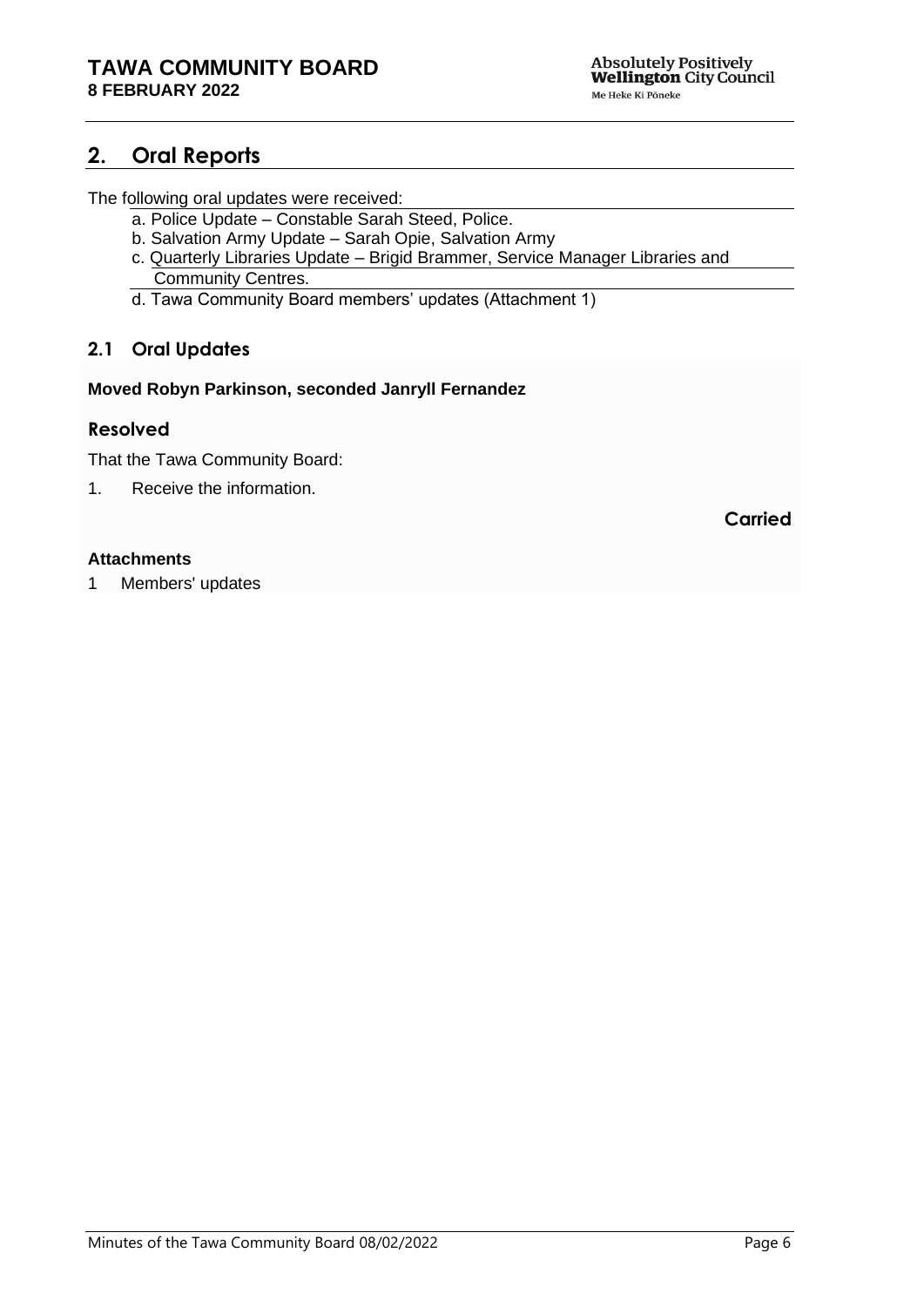## **Purpose**

1. To provide an update on Board activities and priorities actioned by its members, and note public feedback.

## **Update to 2 December 2021**

## **Planning**

- Feedback given regarding SNA on Achlles Close to WCC. Satisfactory feedback received.
- Chair met with WCC planning managers, Tawa Business Group and Tawa Residents Association heads to progress possible project. Meetings to be 6-weekly
- Liaison with WCC over new visualisation software to aid density planning

## **Roading, Transport**

- Feedback from Tracksafe on meeting regarding level crossing safety at Collins Ave, installation of bollards completed by Kiwirail.
- Board member and Councillor met with resident at SH1/Takapu Rd intersection to discuss safety concerns. Board member requested possible solutions from Waka Kotahi and accident statistics from NZ Police, emailed Minister of Transport
- Liaison with Metlink over launch of on demand public transport trial
- Board member requested input into design of Linden Railway Station upgrade

## **Youth Development**

●

## **Community Development**

- Board members attended Linden Community Centre Christmas lunch
- Chair and Councillor met with WCC managers re capex spend for Tawa Community Centre

## **Waste Management / carbon reduction**

• Asked WCC for further information on the placement of battery recycling drop-off sites in Tawa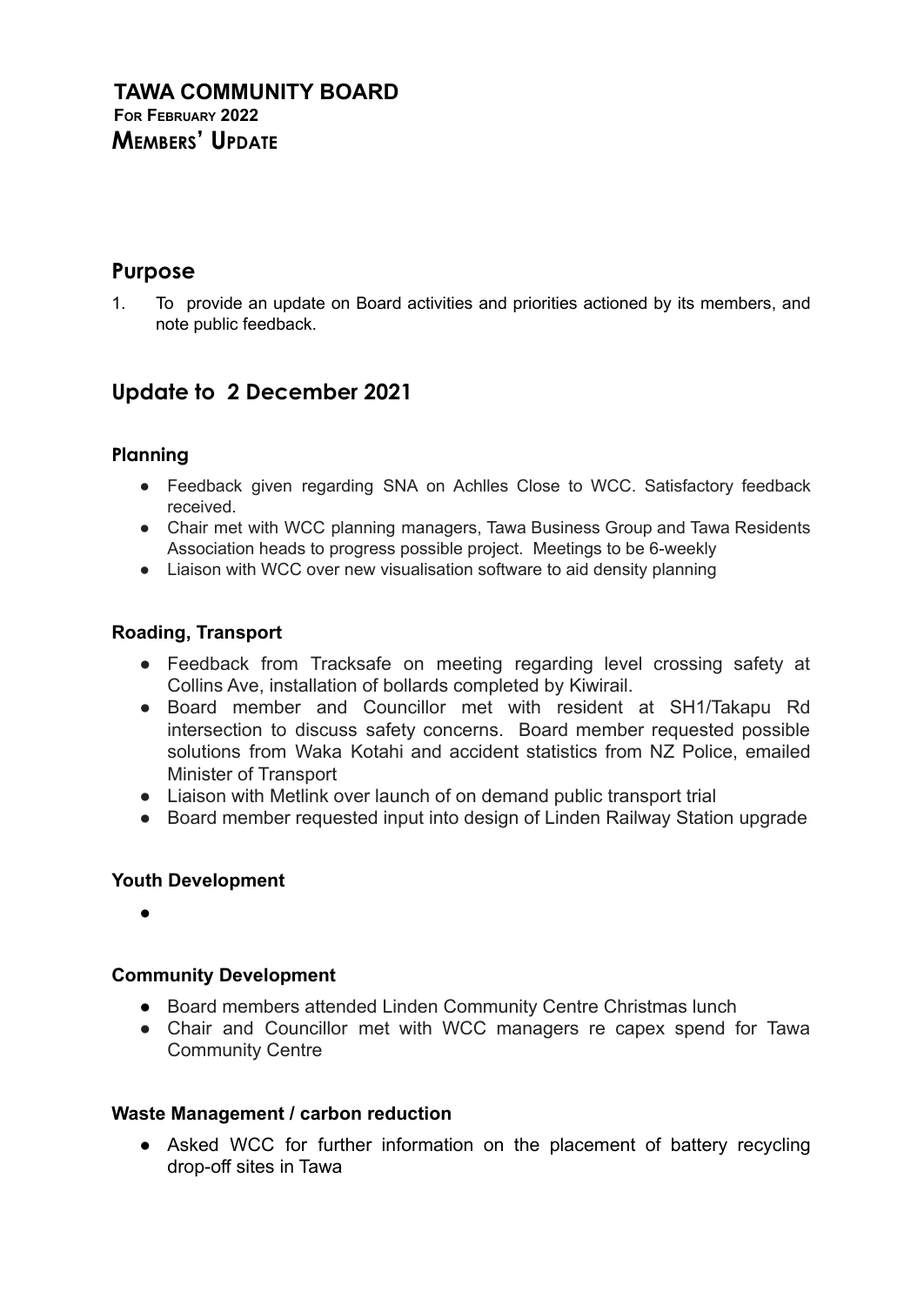## **TAWA COMMUNITY BOARD FOR FEBRUARY 2022 MEMBERS' UPDATE**

## **Economic Development**

●

## **Public Spaces**

●

## **Water / Resilience**

●

## **Governance**

- Chair met with heads of Tawa Business Group and Tawa Residents' Association
- Distribution coordinated for half the Board newsletters by Scouts Group and half by Board members over summer

## **Feedback, requests, complaints received:**

- Commentary around lack of barrier arms/signals at level crossing during the New Year period, Feedback passed onto Tracksafe and communications will be amended in future.
- Resident concern over fallen trees at Redwood Estate passed to GWRC
- Resident with continued concern over street lighting on Bartlett Grove and car thefts
- Resident concern over poor lighting under Collins Avenue motorway bridge. Informed this is property of Waka Kotahi (NZTA), asked WK to report back when work finished on this area
- Resident queried when Linden Railway Station upgrade would be complete GWRC website lacking in info
- Chester Road resident concern over traffic speed. Traffic speed info requested from WCC
- Resident dispute over recycling bins referred to WCC and matter resolved
- Resident requested help over tree dispute on private boundary suggested they contact Citizens Advice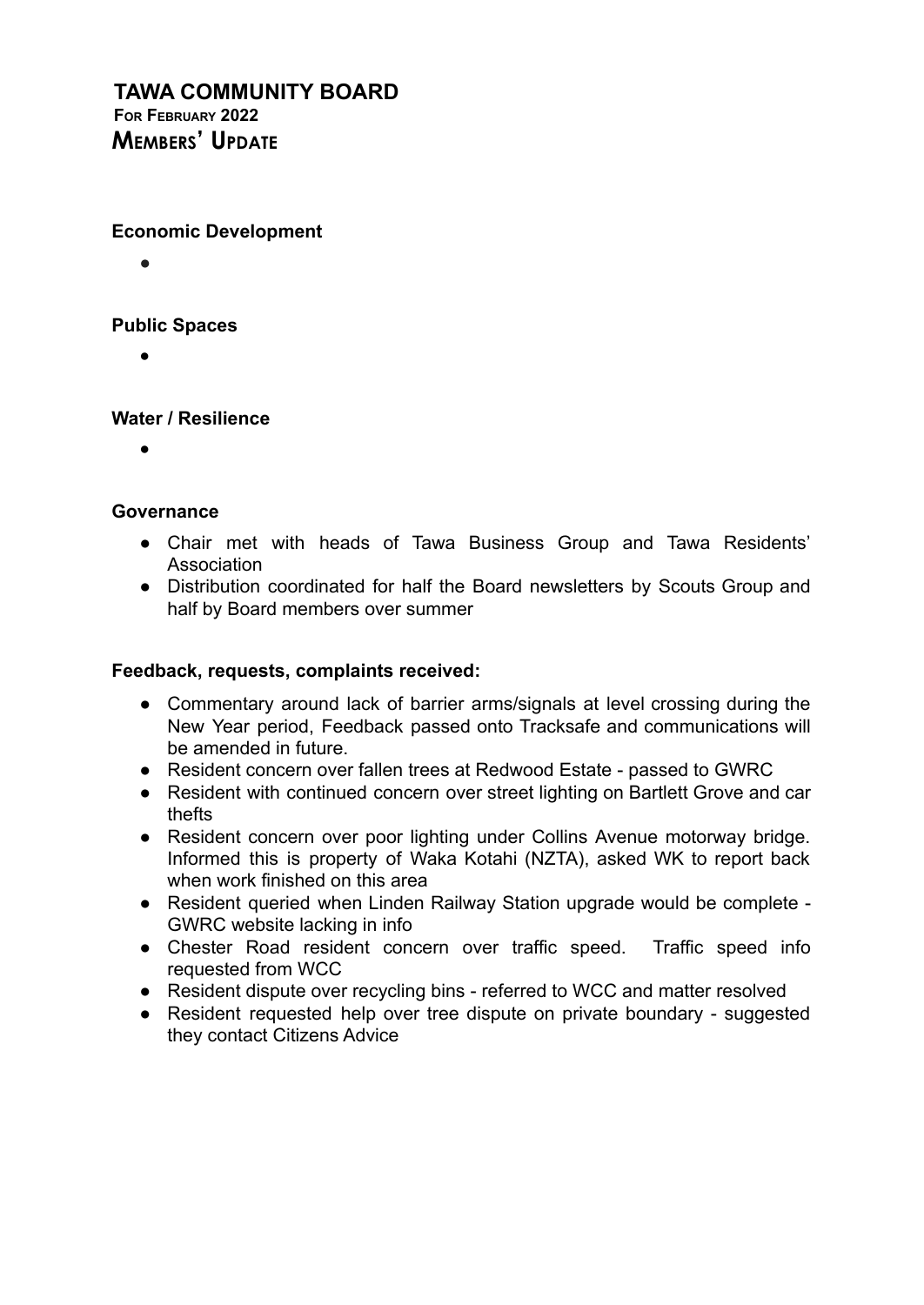**TAWA COMMUNITY BOARD** FOR FEBRUARY 2022 MEMBERS' UPDATE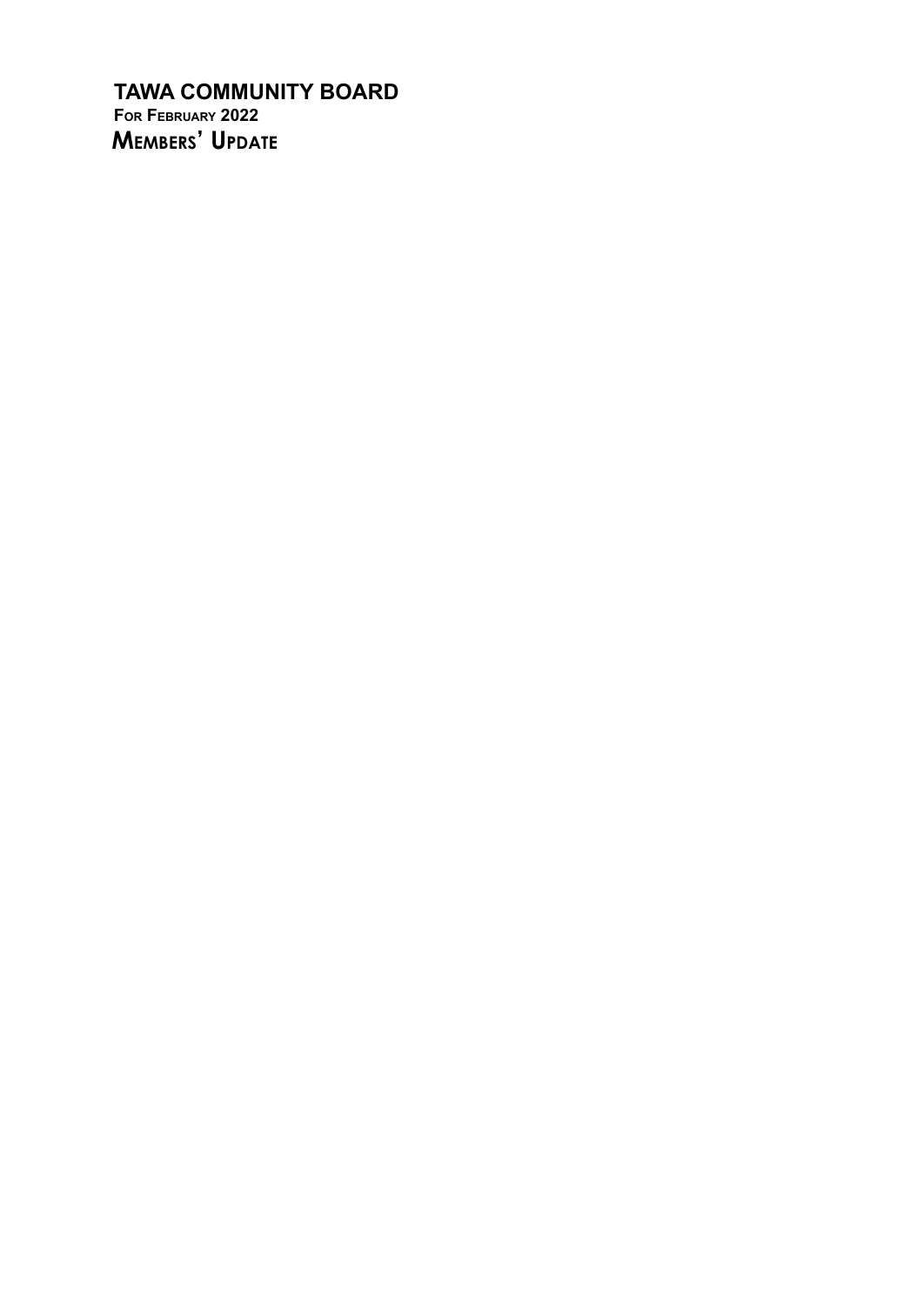## <span id="page-9-0"></span>**3. Reports**

## <span id="page-9-1"></span>**3.1 Tawa Community Board Discretionary Fund - Monthly Allocations 2021/2022**

#### **Moved Robyn Parkinson, seconded Jackson Lacy**

#### **Resolved**

That the Tawa Community Board:

- 1. Receive the information.
- 2. Approve retrospectively an additional \$196.71 towards expenses incurred for the Tawa Primary Schools' Citizenship Awards Ceremony held in November 2021.
- 3. Approve retrospectively to spend \$305.98 on two professional basketballs for the Filipino Basketball League.
- 4. Approve to spend up to \$390.00 towards the Easter Cantata choral event. Koha contributions towards local food banks will be encouraged.

#### **Carried**

**Secretarial note:** Member Janryll Fernandez declared a conflict of interest according to Standing Order 3.18.5 and abstained from the vote.

### <span id="page-9-2"></span>**3.2 Resource consents applications and approvals for 24 November 2021 to 31 January 2022**

#### **Moved Robyn Parkinson, seconded Anna Scott**

#### **Resolved**

That the Tawa Community Board:

1. Receive the information.

**Carried**

## <span id="page-9-3"></span>**3.3 Current and Upcoming Consultations and Engagements**

#### **Moved Robyn Parkinson, seconded Graeme Hansen**

#### **Resolved**

That the Tawa Community Board:

3. Receive the information.

## **Carried**